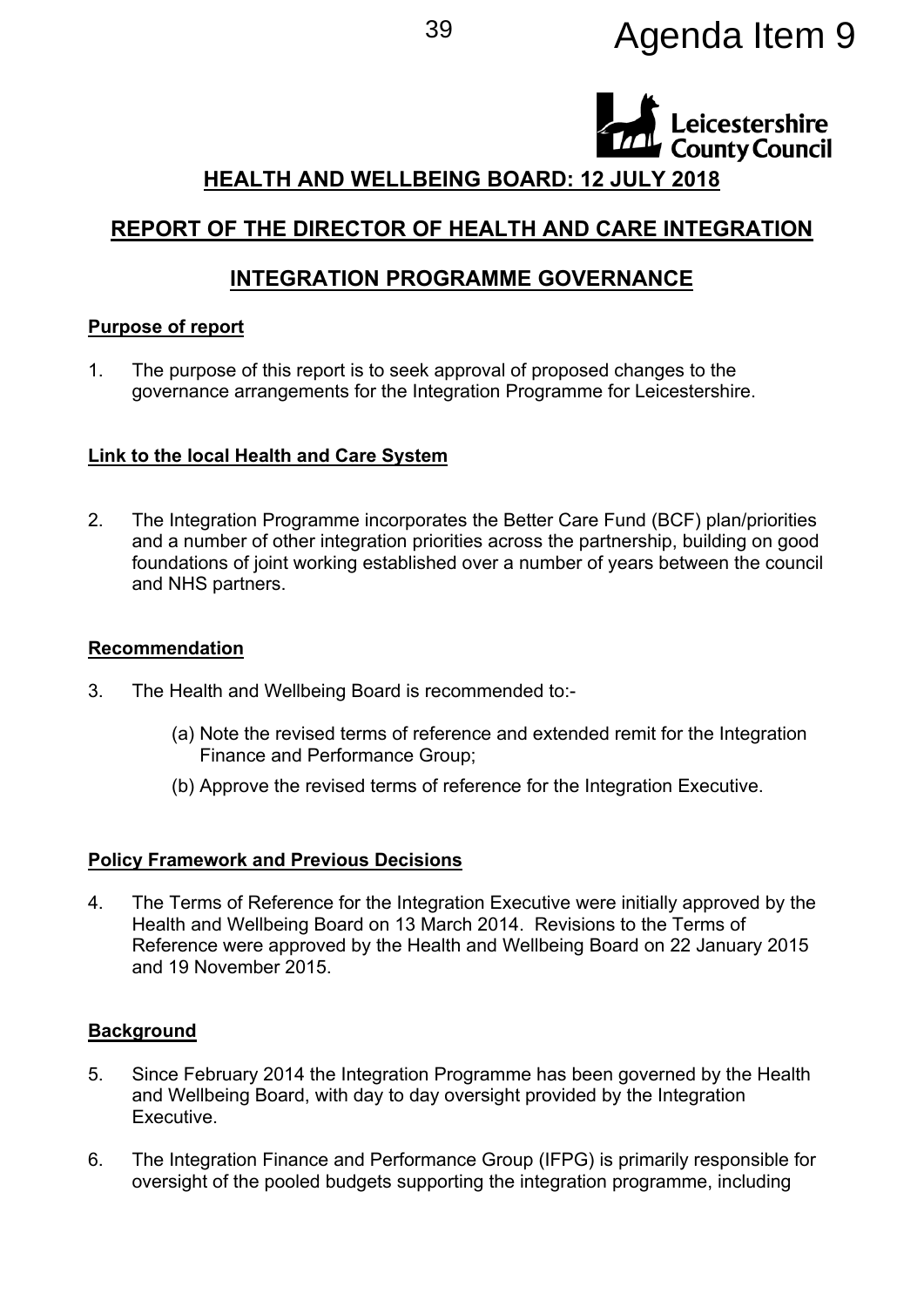setting strategy for contingencies and risk pools, and the overall financial management and performance of the section 75 for the BCF.

- 7. At its meeting on 1 May, the Integration Executive considered governance arrangements for the partnership's joint commissioning priorities. The Integration Executive agreed that there was a need for a body to act as a commissioning forum between the health services and local authority which would focus on the detail of the joint commissioning workplan including areas outside the scope of the BCF but felt that it was not the right forum. The Integration Executive proposed that the IFPG should extend its remit to also have oversight of a wider portfolio of activities to include the joint commissioning workplan.
- 8. The IFPG discussed and agreed the proposed changes to its terms of reference on 21 May. As the terms of reference are an integral part of the Better Care Fund section 75 agreement, the two county Clinical Commissioning Groups (CCGs) and the County Council will be asked to agree to the amended version.
- 9. The updated terms of reference for the IFPG have been provided in Appendix A for information.

### **Integration Executive**

- 10. The terms of reference for the Integration Executive have been revised and are set out in Appendix B to this report.
- 11. The Integration Executive will continue to provide leadership, direction and assurance, on behalf of the Leicestershire Health and Wellbeing Board, so that the vision for integrated health and care is delivered in line with national policy and local priorities.
- 12. In terms of meeting frequency, the Integration Executive will meet bi-monthly moving forwards. Some of the key elements of the Integration Programme are being undertaken by other workstreams, such as the Home First or the Discharge Working Group, and it is important not to duplicate this.
- 13. However the Integration Executive remains accountable for day to day delivery of the Leicestershire BCF plan and continues to lead on some large elements of Leicestershire-specific work which will require strategic oversight and decisions this year, including further developments on the housing agenda and assistive technology. There are also some key delegated responsibilities from the Health and Wellbeing Board such as the refresh of the Joint Strategic Needs Assessment.
- 14. Integration Executive members discussed their concerns about whether the work programme would still be achievable within six meetings per year, especially as there are specific quarterly duties and governance which entail pre-set dates for reporting into NHS England. On balance it was felt that it should move to six meetings a year and that the flow of work and timings would be kept under close review.
- 15. The terms of reference state that the chair shall alternate every two years between the clinical representatives from the two county CCGs. As two years have expired since East Leicestershire and Rutland CCG assumed the Chair, West Leicestershire CCG will take over the role of Chair from July 2018 until May 2020.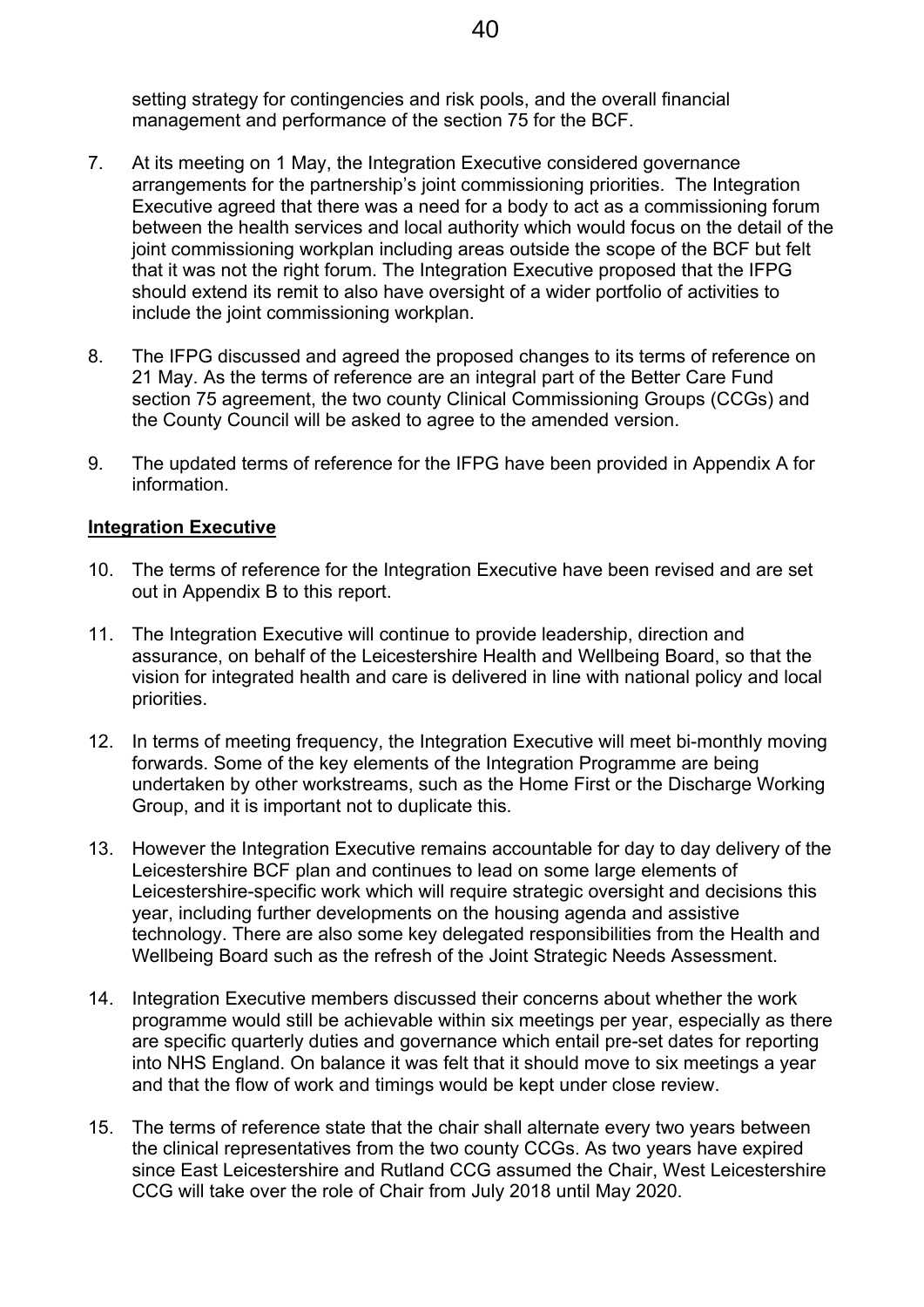16. Due to the governance changes taking place in CCG joint working arrangements across Leicester, Leicestershire and Rutland, the flow of information and assurance processes from the Integration Executive and IFPG into county CCGs may also need adjusting.

### **Resource Implications**

17. None arising from this report.

### **Background papers**

Report to the health and Wellbeing Board on 19 November 2015 - Revised Terms of Reference for the Integration Executive <http://politics.leics.gov.uk/ieListDocuments.aspx?CId=1038&MId=4294&Ver=4>

# **Circulation under the Local Issues Alert Procedure**

None

### **Relevant Impact Assessments**

Equality and Human Rights Implications

18. None arising from this report.

# **List of Appendices**

Appendix A – Integration Finance and Performance Group Terms of Reference Appendix B – Integration Executive Terms of Reference

### **Officer to Contact**

Cheryl Davenport Director of Health and Care Integration (Joint Appointment) [cheryl.davenport@leics.gov.uk](mailto:cheryl.davenport@leics.gov.uk) 0116 305 4212

Rosemary Whitelaw Democratic Services Manager [rosemary.whitelaw@leics.gov.uk](mailto:rosemary.whitelaw@leics.gov.uk) 0116 305 6098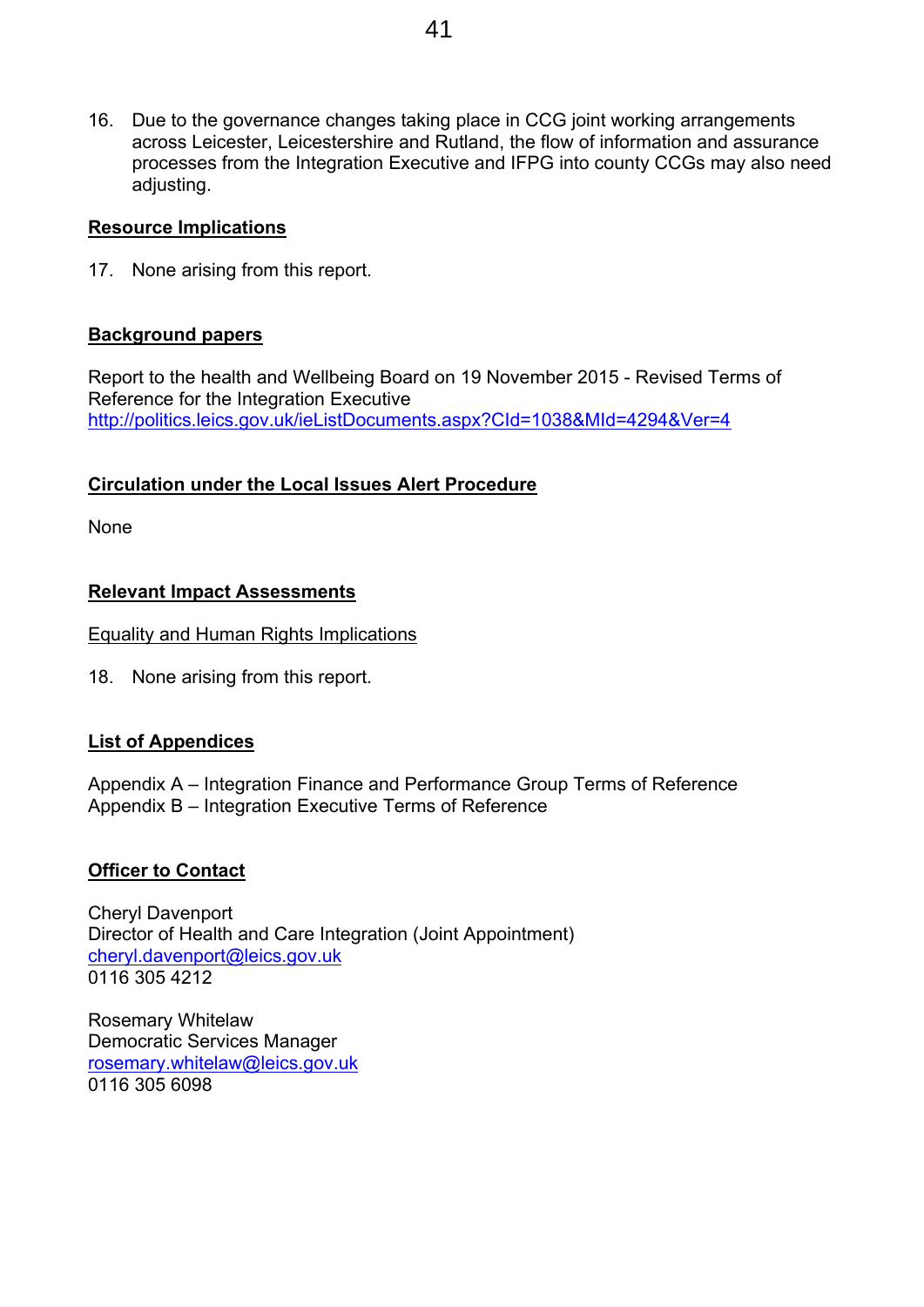### **Appendix A**

### **INTEGRATION FINANCE AND PERFORMANCE GROUP**

### **REVISED TERMS OF REFERENCE – MAY 2018**

#### **Partnership Board**

The membership of the Partnership Board will be as follows:

the finance director for the time being of NHS East Leicestershire and Rutland Clinical Commissioning Group;

or a deputy to be notified to the Partners in advance of any meeting;

the strategy and planning director (or equivalent) of NHS East Leicestershire and Rutland Clinical Commissioning Group:

or deputy to be notified to the Partners in advance of any meeting;

the finance director for the time being of NHS West Leicestershire Clinical Commissioning Group;

or a deputy to be notified to the Partners in advance of any meeting;

the head of service integration and delivery (or equivalent) of NHS West Leicestershire Clinical Commissioning Group;

or deputy to be notified to the Partners in advance of any meeting;

the Section 151 Officer for the time being of the Council:

or a deputy to be notified to the Partners in advance of any meeting;

the assistant director for strategy and commissioning (adults and communities) of Leicestershire County Council;

or a deputy to be notified to the Partners in advance of any meeting;

At the first meeting of the Partnership Board the members will elect from their number, by unanimous agreement, a Chairperson. Thereafter, there will be a reelection at the next meeting following each anniversary of the first meeting of the Partnership Board. The Chairperson may vote but will not have a casting vote.

To distinguish between the role of the Partnership Board and other health and social care integration groups, the Partnership Board will be more commonly referred to as the Integration Finance and Performance Group.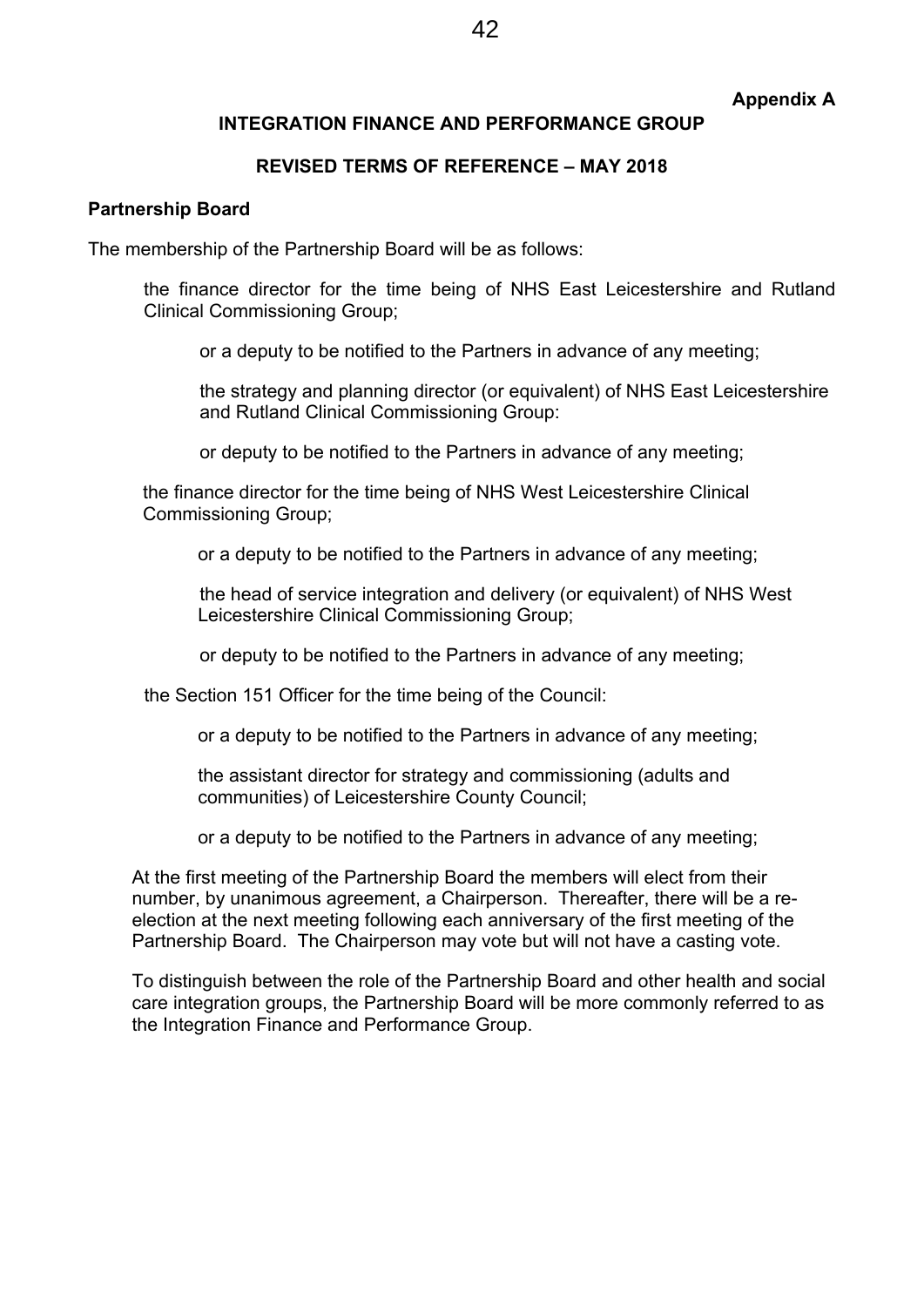# **Role of Partnership Board**

The Partnership Board shall:

Receive financial and activity information regarding the performance of the Individual Schemes in the Better Care Fund Plan on a quarterly basis or at a frequency otherwise agreed between the Partners, and shall take decisions on the delivery of the Individual Schemes based on that information, provided that, no decision shall be taken or acted upon without prior consultation with the Integration Executive where such decision could have an impact on the delivery of the health and care integration programme as set out in the Better Care Fund Plan.

Receive financial, performance and activity information regarding the joint commissioning areas within the plan on a quarterly basis, or at a frequency otherwise agreed between the Partners.

Receive financial and activity information regarding the Learning Disabilities Pooled budget on a quarterly basis, or at a frequency otherwise agreed between the Partners.

Receive financial and activity information regarding the Menorrhagia Services budget on a quarterly basis, or at a frequency otherwise agreed between the Partners.

Review the operation of Agreements under Section 75 of the NHS Act 2006 under the remit of the Partnership Board (such Agreements being listed at Schedule 1 to this Part and make variations where appropriate, subject to any implications that would have an impact on the health and care integration programme being reported to the Integration Executive;

Review and agree at least annually a financial risk assessment in relation to services operated under a section 75 agreement and submit a report to the Integration Executive;

Agree such protocols and guidance as it may consider necessary in order to enable each Pooled Fund Manager to approve expenditure from a Pooled Fund;

Receive reports from and consider any recommendations from the Integration Executive.

Oversee the joint commissioning priorities as set out by the Integration Executive.

# **Accountability**

The Partnership Board shall operate within the lines of accountability set out in Part 2 of Schedule 2 of this Agreement.

# **Partnership Board Support**

The Partnership Board will be supported by officers from the Partners' organisations, as may be agreed by the Partners from time to time.

# **Meetings**

The Partnership Board will meet at least quarterly at a time to be agreed by the Partners. Each meeting will usually take place following receipt by the Partnership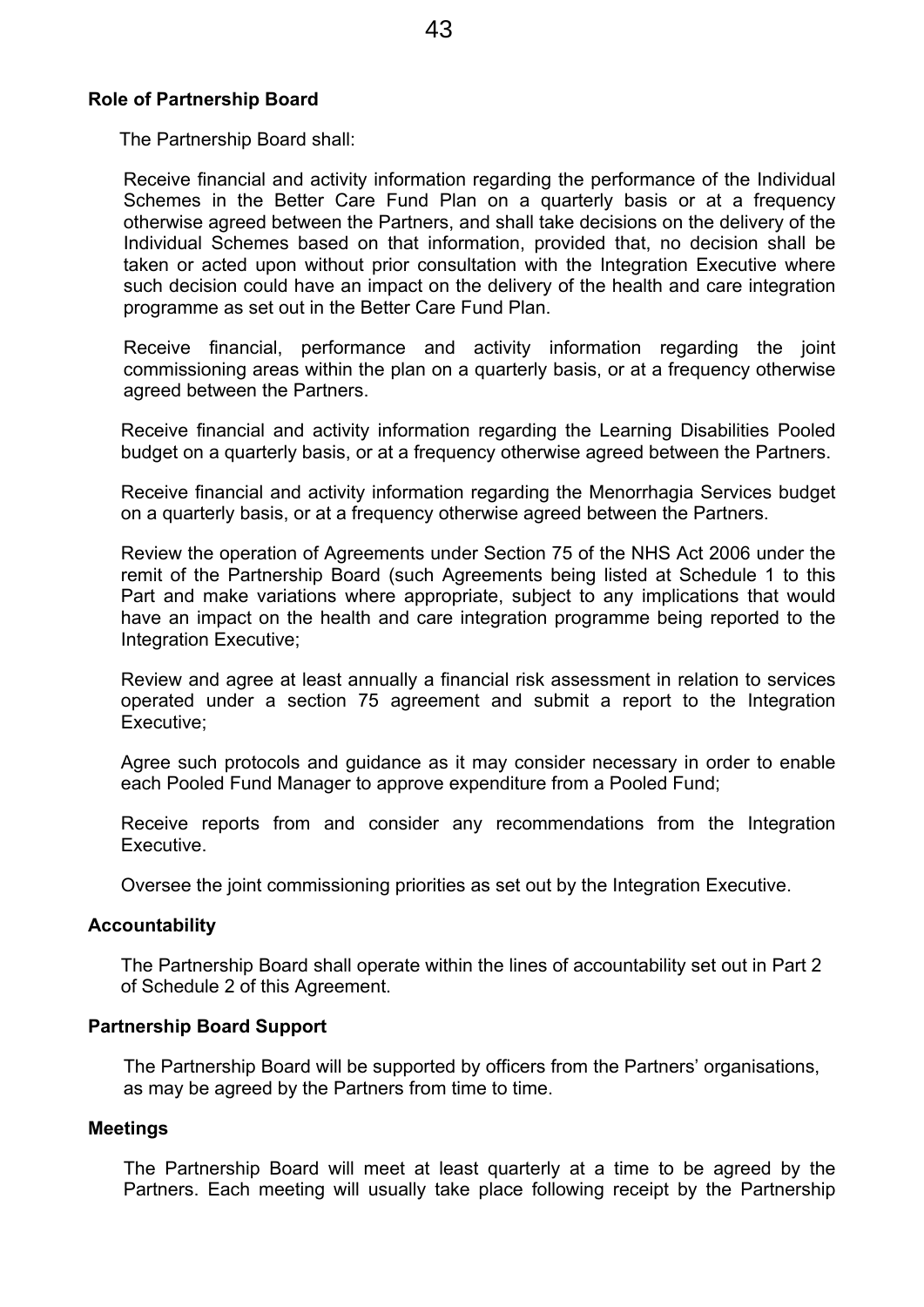Board of each quarterly report submitted by the Pooled Fund Manager, but may take place more frequently if the Partners so agree.

The quorum for meetings of the Partnership Board shall be a minimum of one representative from each of the Partner organisations.

Decisions of the Partnership Board shall be made unanimously. Where unanimity is not reached then the item in question will in the first instance be referred to the next meeting of the Partnership Board. If no unanimity is reached on the second occasion it is discussed then the matter shall be escalated to the Authorised Officers. If no agreement can be reached following escalation to the Authorised Officers, any Partner may invoke the Dispute Resolution procedure of the relevant section 75 Agreement.

A meeting of the Partnership Board cannot take place unless it is quorate. In the event of inquoracy the Partners shall procure that the meeting will be re-convened within one month of the date of the inquoracy.

Minutes of all decisions shall be kept by the Chairperson and copied to the Authorised Officers within seven (7)] days of every meeting.

### **Delegated Authority**

Each member of the Partnership Board will have delegated authority from his/her Partner, through that Partner's own governance structure and schemes of delegation, to take decisions relating to the management of the Individual Schemes and Pooled Fund. These include, but are not limited to, determining commitments which exceed or are reasonably likely to result in an Overspend provided that the members of the Partnership Board can only authorise commitments in accordance with the risk sharing arrangements set out in the relevant Agreement.

### **Information and Reports**

The Pooled Fund Manager shall supply to the Partnership Board on a quarterly basis with the financial and activity information required under the Agreement in relation to the operation of the Individual Schemes and the Pooled Fund.

### **Post-termination**

The Partnership Board shall unless otherwise agreed by the Partners in writing continue to operate in accordance with this Schedule following any termination of this Agreement but shall endeavour to ensure that the benefits of any Service Contracts are received by the Partners in the same proportions as their respective contributions at the date of termination.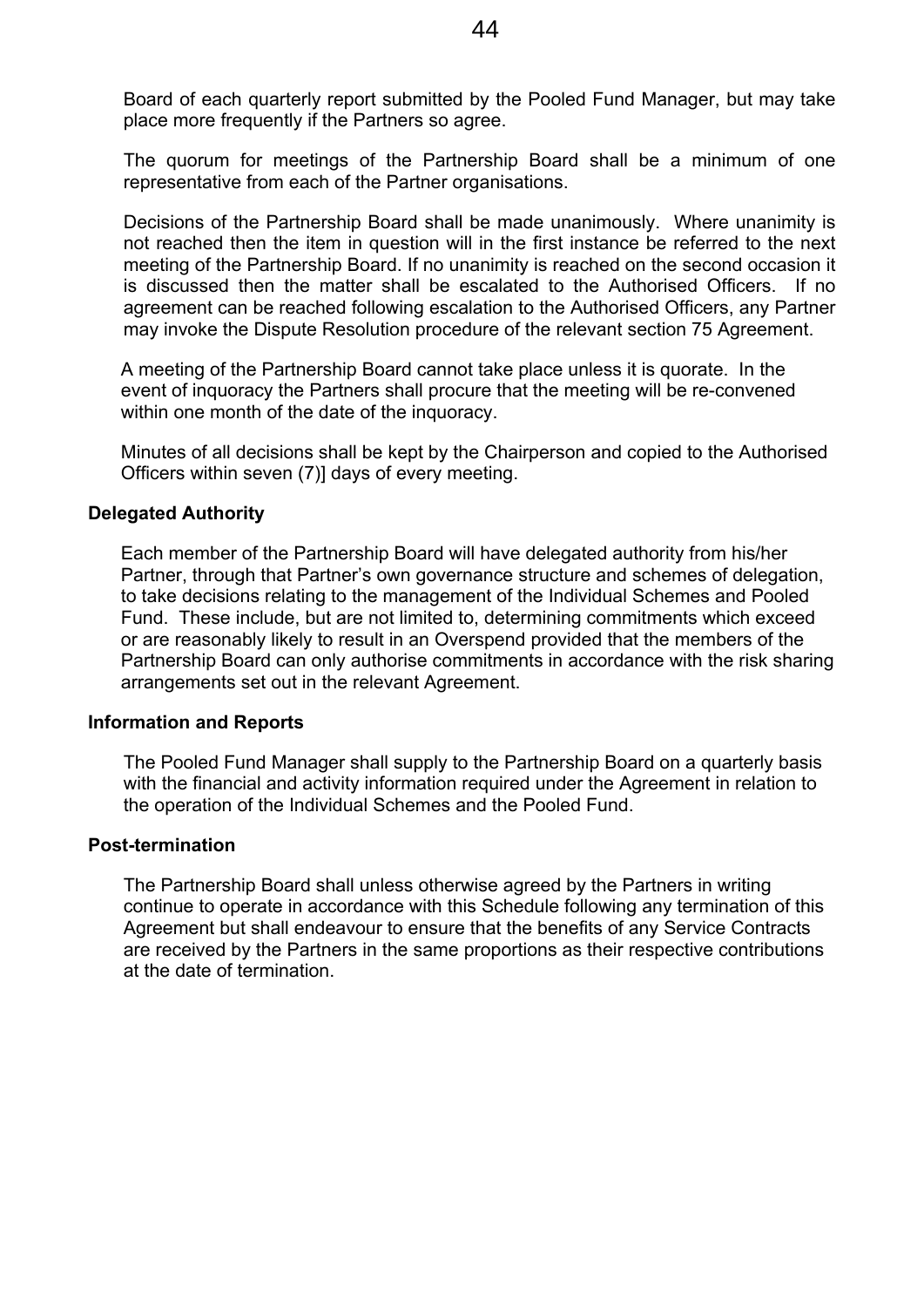### **TERMS OF REFERENCE**

### **FOR THE LEICESTERSHIRE INTEGRATION EXECUTIVE**

### **Updated May 2018**

#### **Purpose of the Integration Executive**

The purpose of the Integration Executive is to provide leadership, direction and assurance, on behalf of the Leicestershire Health and Wellbeing Board, so that our vision for integrated health and care in Leicestershire is delivered, in line with national policy and local priorities.

#### **Terms of Reference**

The Integration Executive, as a subgroup of the Health and Wellbeing Board, will have a role and duties which will include:-

#### **General**

- 1. To agree the scope for the programme of work to integrate health and care in Leicestershire and to oversee its delivery on behalf of the Health and Wellbeing Board.
- 2. To quality assure business cases for all developments intended to further the integration of health and care.
- 3. To oversee the management of risks to the health and care integration programme and to escalate risks to the corporate governance systems of partner organisations as appropriate.
- 4. To make recommendations to relevant partner governing bodies on the allocation of the resources necessary to deliver the integration programme as a whole and its individual components.
- 5. To ensure alignment between the integration programme and the strategic plans of partner organisations and the health and care system as a whole, and to support the planning cycles of partners.
- 6. To identify and promote opportunities for innovation within the health and care integration programme.
- 7. To identify and promote opportunities for research and evaluation within the health and care integration programme.
- 8. To lead work on the development of data integration and technology to support the integration of health and social care in Leicestershire, ensuring alignment with the Local Digital Roadmap and Business Intelligence priorities for partners.
- 9. In conjunction with the Health and Wellbeing Board, to direct a communication and engagement plan about health and care integration, targeted to a wide range of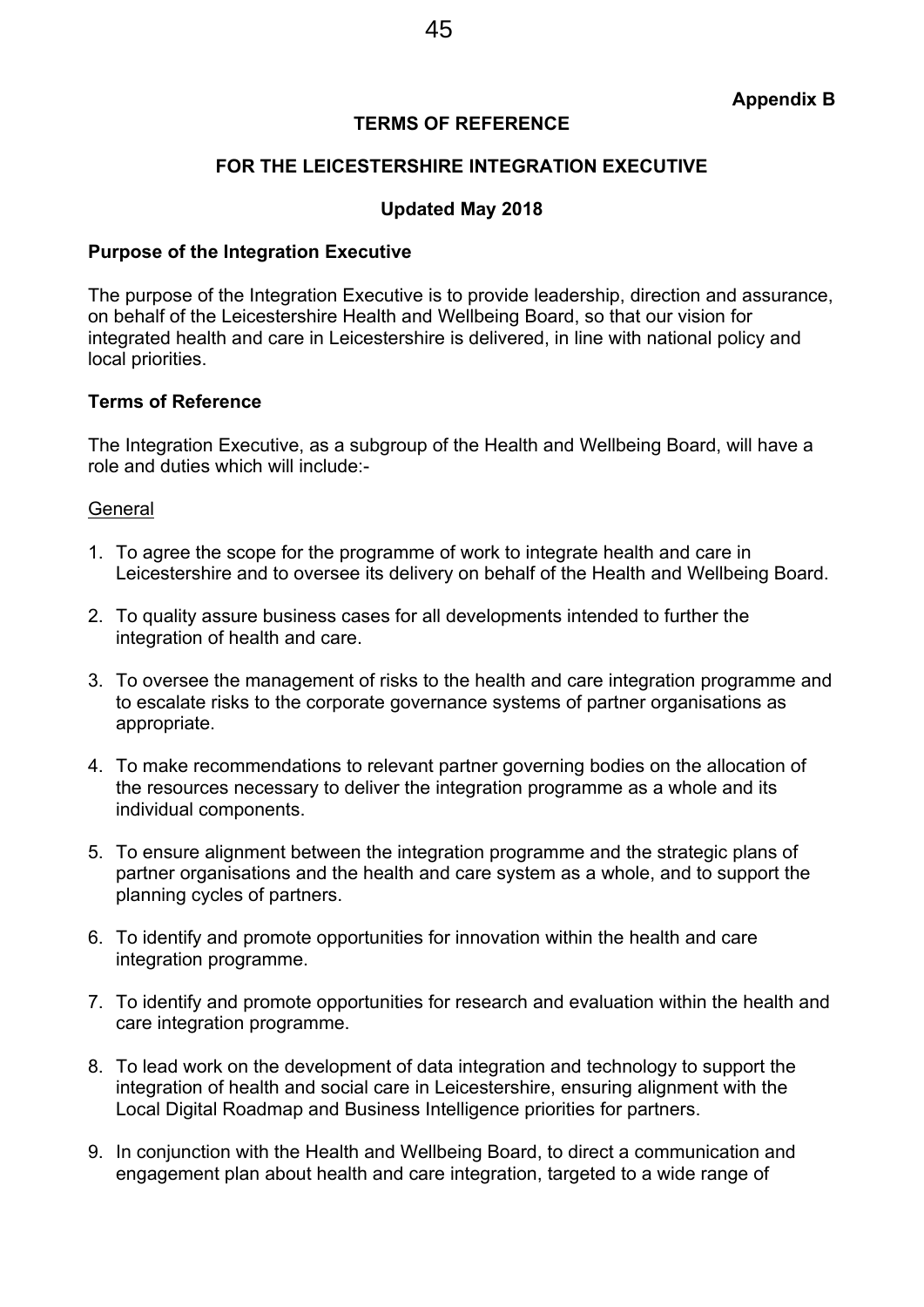stakeholders across the health and care system, with particular emphasis on the needs of the public and local councillors.

10.To receive assurance that joint commissioning priorities are being delivered and that risks are being appropriately managed/mitigated.

### Better Care Fund

- 11.To develop the Better Care Fund Plan and associated metrics and expenditure plan for approval by the Health and Wellbeing Board and through partner governance routes as required, and to lead its delivery.
- 12.To undertake Better Care Fund monitoring locally, regionally and nationally including statutory returns at intervals required by NHS England and take any necessary remedial action in order that plans demonstrate and maintain all statutory requirements.
- 13.To act as a consultee of the Integration Finance and Performance Group when decisions on the delivery of individual schemes within the Better Care Fund Plan could have an impact on delivery of the health and care integration programme as set out in that Plan.
- 14.To receive reports from the Integration Finance and Performance Group on the review of the Section 75 Agreement where any variation to that Agreement would have an impact on the health and care integration programme.
- 15.To receive at least annual reports from the Integration Finance and Performance Group on the financial risk assessment in relation to services operated under the Section 75 Agreement.
- 16.To make reports and recommendations to the Integration Finance and Performance Group on the operation of the Better Care Fund Plan as appropriate.
- 17.To consider and inform key service reviews which will have an impact on commissioning decisions affecting the Better Care Fund.

### Needs Assessments

- 18.To oversee the refresh of the Joint Strategic Needs Assessment on behalf of the Health and Wellbeing Board.
- 19.To oversee the refresh of the Pharmaceutical Needs Assessment on behalf of the Health and Wellbeing Board.

### **Membership of the Integration Executive**

- Director of Adults and Communities, LCC
- Director of Public Health, LCC
- Director of Children and Families Services, LCC
- Managing Director (or their designate) of West Leicestershire CCG
- Managing Director (or their designate) of East Leicestershire and Rutland CCG
- Clinical Chairs (or their designates) of WLCCG and EL&RCCG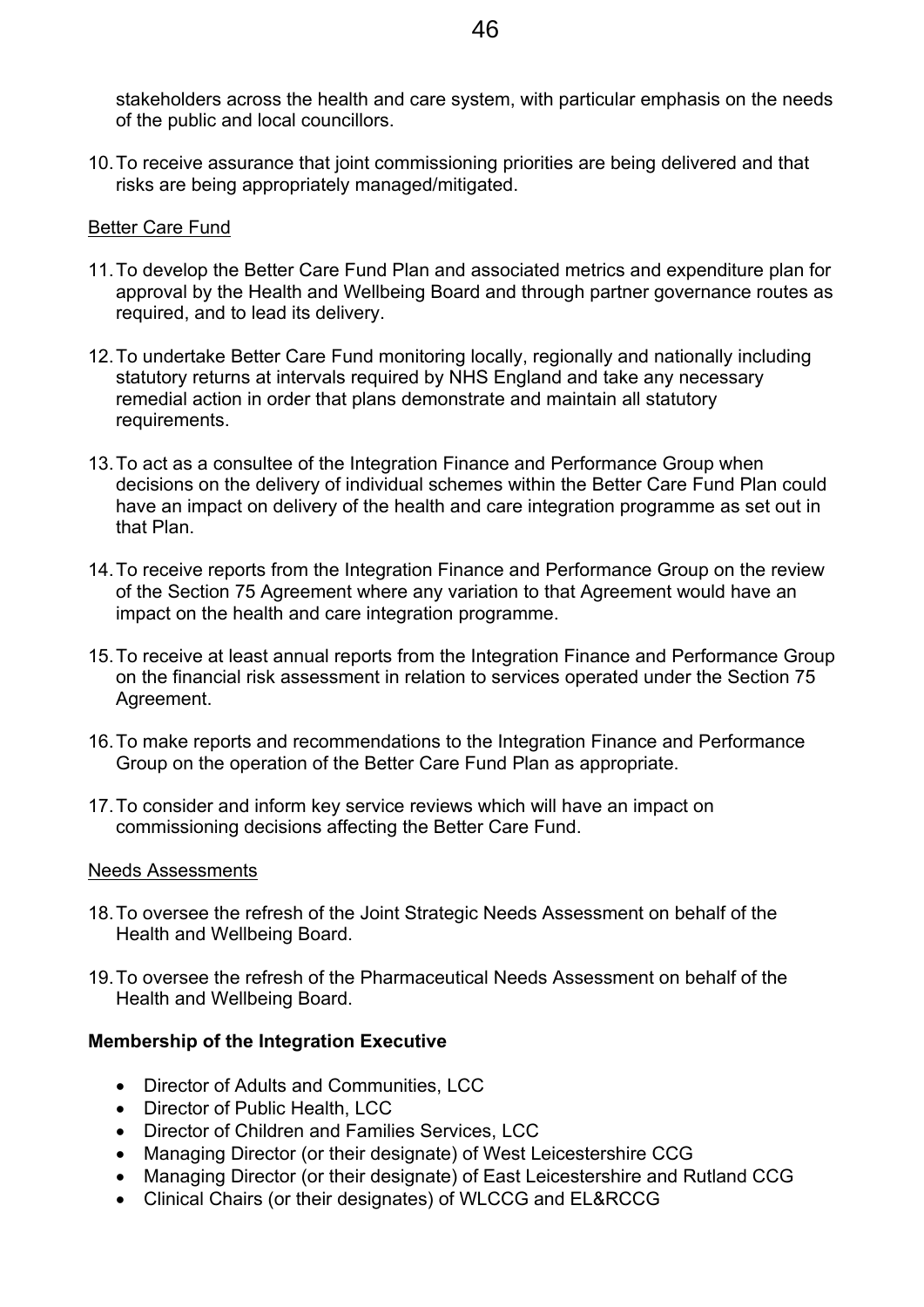- Director representative from EMAS
- Director representative from UHL
- Director representative from LPT
- Representative of Local Healthwatch
- Officer representative from District Councils
- Director of Resources (or their designate) from LCC
- Director of Finance representing both Clinical Commissioning Groups
- Director of Health and Care Integration (Joint Appointment)

### **Meeting Frequency**

Meetings will take place bi-monthly

### **Chair**

The Chair shall alternate every two years between the Clinical Chair of West Leicestershire CCG and the Clinical Vice Chair of East Leicestershire and Rutland CCG

### **Meeting Administration**

Meetings will be administered by Democratic Services at Leicestershire County Council

The agenda and papers will be issued no later than 4 working days in advance unless later circulation has been authorised by the Chair (exceptional circumstances).

### **Location of Meetings**

Leicestershire County Council Committee Rooms

### **Quoracy**

In order to meet, conduct routine business and take decisions 6 members must be present of which at least:

- 1 must be a clinical representative
- 1 must be a representative from Leicestershire County Council
- 1 must be a provider.

In order to meet, conduct routine business and take decisions on joint commissioning matters 6 members must be present of which at least:-

- 1 must be a clinical representative;
- 1 must be a representative of the CCGs
- 1 must be a representative from Leicestershire County Council

### **Reporting Arrangements**

The Integration Executive will submit to the Health and Wellbeing Board:-

- At least quarterly reports on the performance of the Better Care Fund and wider Integration Programme;
- At least annually a report on the use of resources in support of the Better Care Fund.